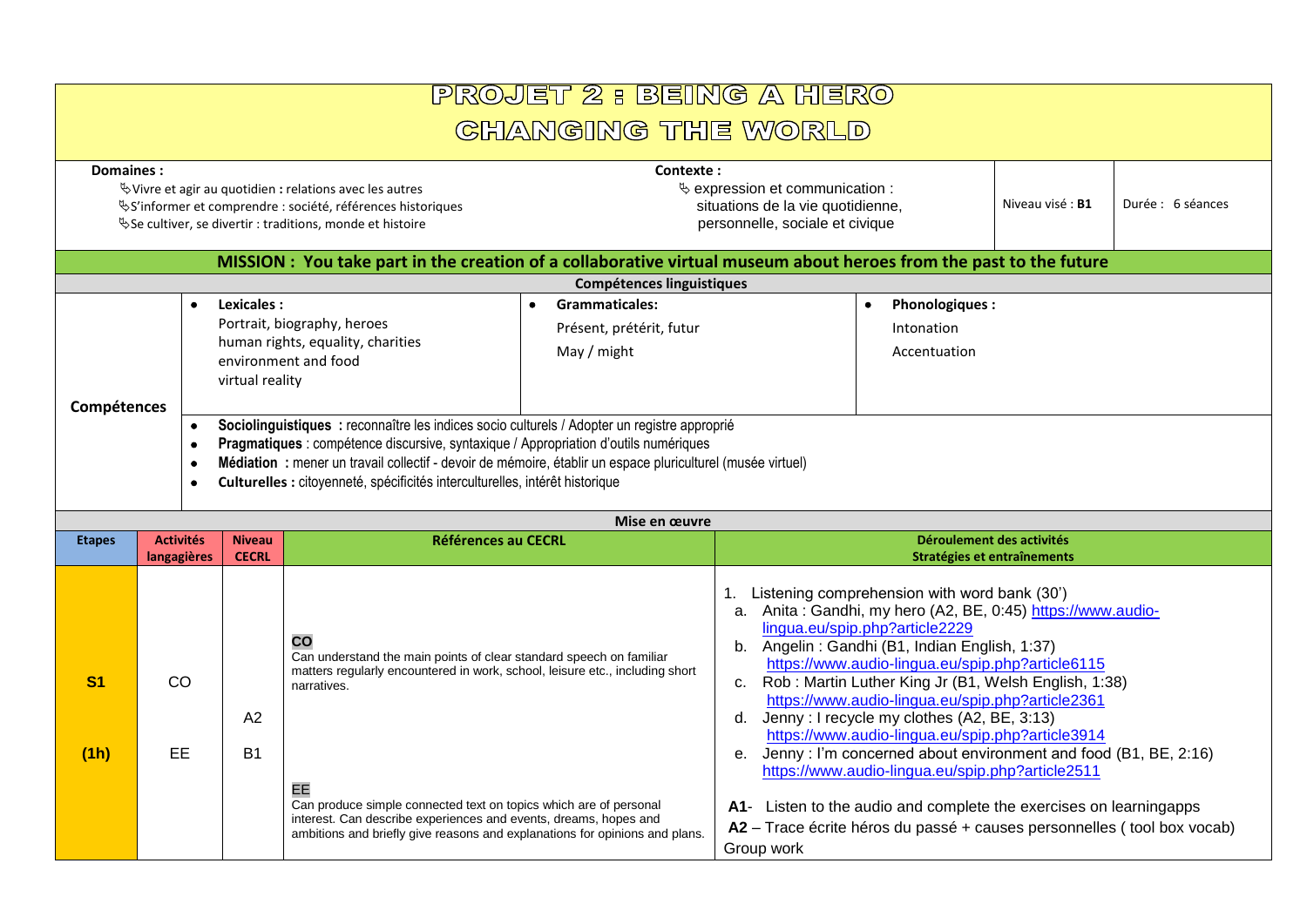|                   |                               |                 |                                                                                                                                                                                                                                                                                                                                                                                                                                                                                                                                                                                                                                                                                                                                                                                                                                                                                                                                                                                                                                                                                                | Remember : Bilan sur le prétérit<br>2-Grammar : simple past<br>A3- Watch the grammar snack on regular verbs: https://youtu.be/r2cf1qcltzY<br>Watch the grammar snack on irregular verbs: https://youtu.be/aPgtdZ_urZk<br>Do the exercises                                                                                                                                                                                                                                                                                                                       |
|-------------------|-------------------------------|-----------------|------------------------------------------------------------------------------------------------------------------------------------------------------------------------------------------------------------------------------------------------------------------------------------------------------------------------------------------------------------------------------------------------------------------------------------------------------------------------------------------------------------------------------------------------------------------------------------------------------------------------------------------------------------------------------------------------------------------------------------------------------------------------------------------------------------------------------------------------------------------------------------------------------------------------------------------------------------------------------------------------------------------------------------------------------------------------------------------------|-----------------------------------------------------------------------------------------------------------------------------------------------------------------------------------------------------------------------------------------------------------------------------------------------------------------------------------------------------------------------------------------------------------------------------------------------------------------------------------------------------------------------------------------------------------------|
|                   |                               |                 |                                                                                                                                                                                                                                                                                                                                                                                                                                                                                                                                                                                                                                                                                                                                                                                                                                                                                                                                                                                                                                                                                                | a. http://tiny.cc/aplim_regularpast<br>http://tiny.cc/aplim_irregularpast<br>b.<br>http://tiny.cc/aplim_exercisespast                                                                                                                                                                                                                                                                                                                                                                                                                                           |
| <b>S2</b><br>(2H) | <b>CE</b><br>EE<br><b>EOI</b> | A2<br><b>B1</b> | <b>CE</b><br>Can read straightforward factual texts on subjects related to his/her field<br>and interest with a satisfactory level of comprehension.<br>Can scan longer texts in order to locate desired information, and gather<br>information from different parts of a text, or from different texts in order to<br>fulfil a specific task.<br>Can recognise significant points in straightforward newspaper articles on<br>familiar subjects<br><b>EOC</b><br>Can reasonably fluently sustain a straightforward description of one of a<br>variety of subjects within his/her field of interest, presenting it as a linear<br>sequence of points.<br>Can give straightforward descriptions on a variety of familiar subjects within<br>his/her field of interest. Can reasonably fluently relate a straightforward<br>narrative or description as a linear sequence of points. Can give detailed<br>accounts of experiences, describing feelings and reactions.<br>Can describe dreams, hopes and ambitions.<br>Can briefly give reasons and explanations for opinions, plans and actions. | My hero from the past/ present<br>A1- Complete the identity card of a famous person from the past or from the<br>present who has changed the world and who inspires you. Think about people<br>who have fought for equality, human rights, civil rights, the environment.<br>1 group past / 1 group present<br>A2- Present the famous person orally<br>A3- Gp 1 : Write a short text on your hero from the present<br>Gp 2 : Write a short text on your hero from the past<br>A4- Make sure you can pronounce your text correctly; check with the given<br>apps |
| <b>S3</b><br>(2H) | EE                            | A2<br><b>B1</b> | EE<br>Can write straightforward connected texts on a range of familiar subjects<br>within his field of interest, by linking a series of shorter discrete elements<br>into a linear sequence                                                                                                                                                                                                                                                                                                                                                                                                                                                                                                                                                                                                                                                                                                                                                                                                                                                                                                    | How I want to change the world<br>A1- Read the example and report back orally<br>A2- Complete the document with your ideas to change the world<br>(ex causes + word box)<br>A3- Write a short text to defend your cause                                                                                                                                                                                                                                                                                                                                         |